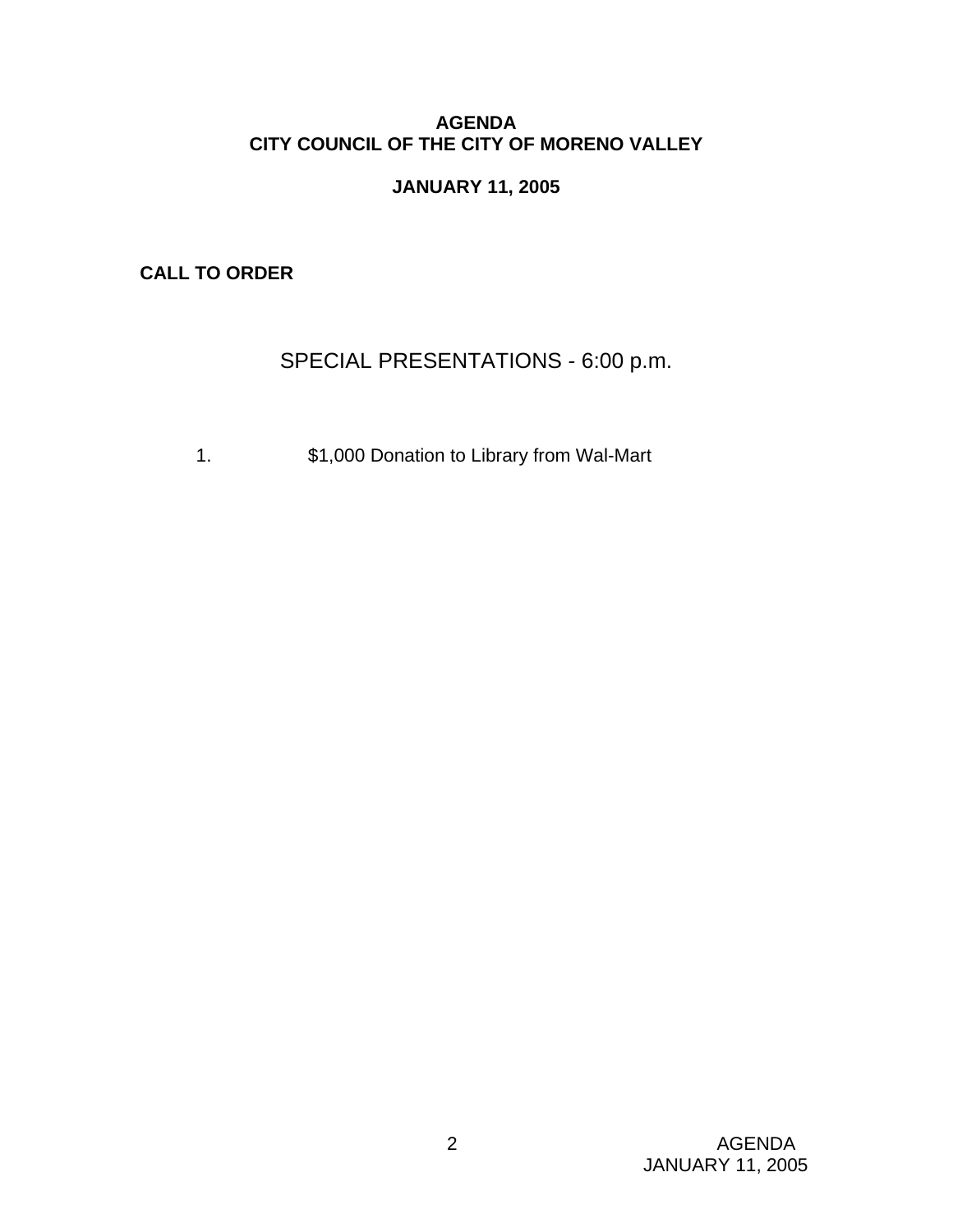#### **AGENDA JOINT MEETING OF THE CITY COUNCIL OF THE CITY OF MORENO VALLEY MORENO VALLEY COMMUNITY SERVICES DISTRICT COMMUNITY REDEVELOPMENT AGENCY OF THE CITY OF MORENO VALLEY AND THE BOARD OF LIBRARY TRUSTEES**

## **REGULAR MEETING - 6:30 P.M. JANUARY 11, 2005**

**CALL TO ORDER** (Joint Meeting of the City Council of the City of Moreno Valley, Moreno Valley Community Services District, Community Redevelopment Agency of the City of Moreno Valley and the Board of Library Trustees - actions taken at the Joint Meeting are those of the Agency indicated on each Agenda item)

## **PLEDGE OF ALLEGIANCE**

**INVOCATION** – Pastor Harold Anderson, Moreno Valley Christian Fellowship

## **ROLL CALL**

#### **INTRODUCTIONS**

PUBLIC COMMENTS **ON MATTERS ON THE AGENDA** WILL BE TAKEN UP AS THE ITEM IS CALLED FOR BUSINESS, BETWEEN STAFF'S REPORT AND CITY COUNCIL DELIBERATION (SPEAKER SLIPS MAY BE TURNED IN UNTIL THE ITEM IS CALLED FOR BUSINESS.) Those wishing to speak should submit a BLUE speaker slip to the Bailiff. There is a three-minute limit per person. All remarks and questions shall be addressed to the presiding officer or to the City Council and not to any individual Council member, staff member or other person.

PUBLIC COMMENTS **ON MATTERS NOT ON THE AGENDA** UNDER THE JURISDICTION OF THE CITY COUNCIL WILL BE HEARD PRIOR TO CITY COUNCIL REPORTS AND CLOSING COMMENTS. IN THE EVENT THAT THE AGENDA ITEM FOR SUCH PUBLIC COMMENTS HAS NOT BEEN CALLED BY 9:00 P.M., IT SHALL BE CALLED AS THE NEXT ITEM OF BUSINESS FOLLOWING THE CONCLUSION OF ANY ITEM BEING HEARD AT 9:00 P.M. Those wishing to speak should submit a BLUE speaker slip to the Bailiff. There is a three-minute limit per person. All remarks and questions shall be addressed to the presiding officer or to the City Council and not to any individual Council member, staff member or other person.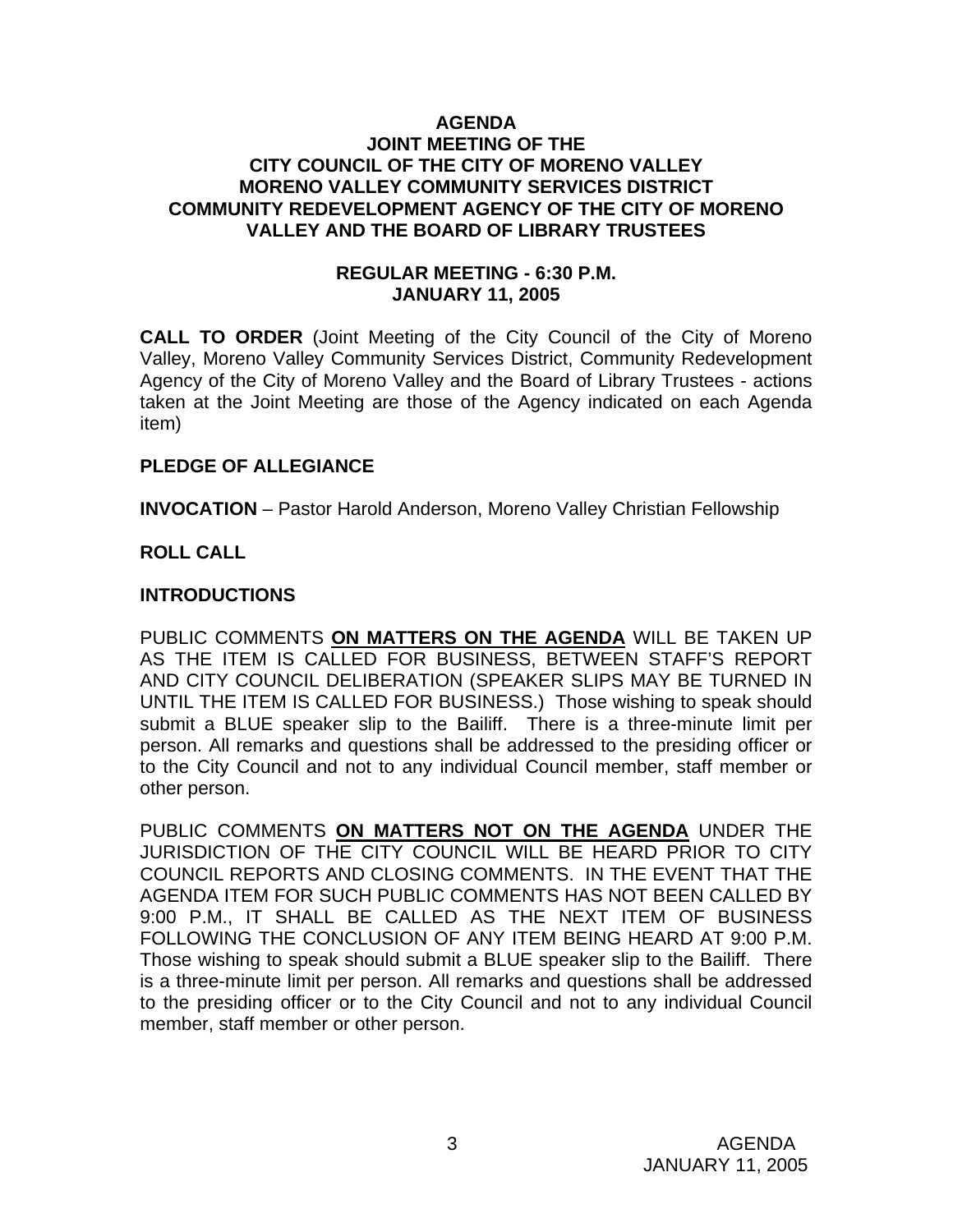## **JOINT CONSENT CALENDARS (SECTIONS A-D) OF THE CITY COUNCIL OF THE CITY OF MORENO VALLEY, MORENO VALLEY COMMUNITY SERVICES DISTRICT, COMMUNITY REDEVELOPMENT AGENCY OF THE CITY OF MORENO VALLEY, AND THE BOARD OF LIBRARY TRUSTEES**

All items listed under the Consent Calendars, Sections A, B, C, and D are considered to be routine and non-controversial, and may be enacted by one motion unless a member of the Council, Community Services District, Redevelopment Agency or the Board of Library Trustees requests that an item be removed for separate action. The motion to adopt the Consent Calendars is deemed to be a separate motion by each Agency and shall be so recorded by the City Clerk. Items withdrawn for report/discussion will be heard after public hearing items.

## **A. CONSENT CALENDAR** - **CITY COUNCIL**

- A1. ORDINANCES FIRST READING BY TITLE ONLY Recommendation: Waive reading of all Ordinance Introductions and read by title only.
- A2. WARRANT REPORT NOVEMBER, 2004 (Report of: Finance Department) Recommendation: Adopt Resolution No. 2005-01, approving the Warrant Report, dated November, 2004 in the total amount of \$9,637,241.88.

Resolution No. 2005-01

 A Resolution of the City Council of the City of Moreno Valley, California, Approving the Warrant Report dated November 30, 2004

- A3. MINUTES SPECIAL MEETING OF DECEMBER 7, 2004 (Report of: City Clerk's Department) Recommendation: Approve as submitted.
- A4. MINUTES REGULAR MEETING OF DECEMBER 14, 2004 (Report of: City Clerk's Department) Recommendation: Approve as submitted.
- A5. MAIL BALLOT PROCEEDING FOR TENTATIVE TRACTS 31268 AND 31269 (AND ALL THEIR AFFECTED PHASES) FOR: APPROVAL OF THE NATIONAL POLLUTANT DISCHARGE ELIMINATION SYSTEM (NPDES) REGULATORY RATE SCHEDULE. TRACT 31268 IS LOCATED ON THE WEST SIDE OF WILMOT STREET AND COTTONWOOD AVENUE; TRACT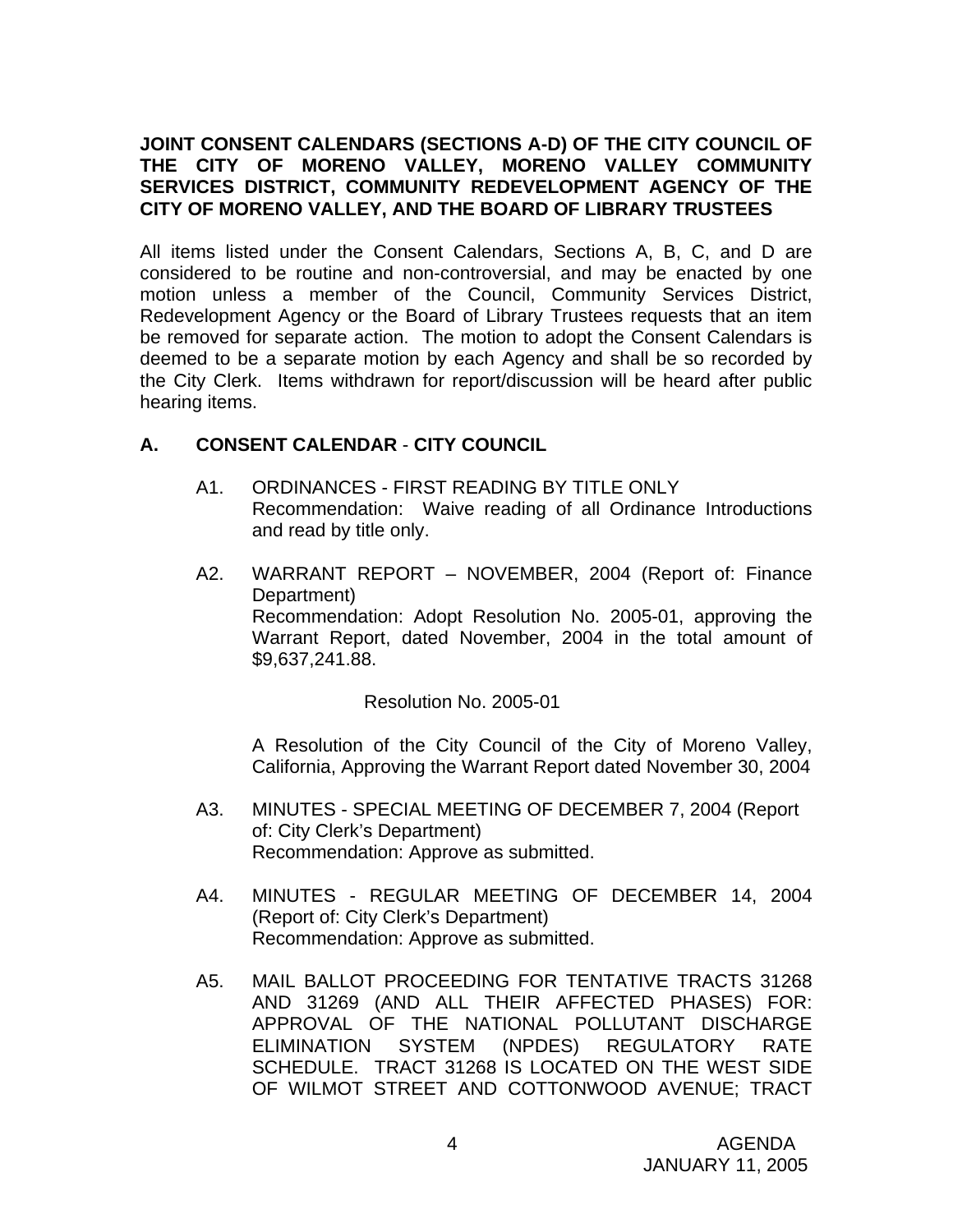31269 IS LOCATED ON THE NORTH SIDE OF COTTONWOOD AVENUE BETWEEN QUINCY STREET AND REDLANDS BOULEVARD; AND MAIL BALLOT PROCEEDING FOR TENTATIVE PARCEL MAP 32213 (AND ALL AFFECTED PHASES) FOR APPROVAL OF THE NATIONAL POLLUTANT DISCHARGE ELIMINATION SYSTEM (NPDES) REGULATORY RATE SCHEDULE – SOUTH OF HEMLOCK AVENUE AND WEST OF PERRIS BOULEVARD (Report of: Public Works Department) Recommendation: Accept public comments regarding the mail ballot proceedings for Tentative Tracts 31268, 31269 and Tentative Parcel Map 32213 (and all their affected phases) for approval of the National Pollutant Discharge Elimination System (NPDES) regulatory rate schedule.

- A6. NEW POLICE CAR DESIGN (Report of: Police Department) Recommendation: Endorse staff's plan to revise the graphics and design of the Police Department's patrol cars.
- A7. ESTABLISHMENT OF A POLICY FOR IMPLEMENTING LIMITED TERM PARKING (Report of: Public Works Department) Recommendation: Provide guidance of this policy and procedure for the implementation of limited term parking areas.
- A8. APPROVAL OF FINAL MAP 31268 SINGLE FAMILY RESIDENTIAL PROJECT, AND ACCEPT BONDS AND AGREEMENT FOR PUBLIC RIGHT-OF-WAY IMPROVEMENTS, SOUTHWEST CORNER OF COTTONWOOD AVENUE AND WILMOT STREET – RICHMOND AMERICAN HOMES (Report of: Public Works Department) Recommendation: Approve Final Map 31268, authorize the City Clerk to sign the map and transmit said map to the County Recorder's office for recordation; accept the Bonds and Agreement for Public Improvements; authorize the Mayor to execute the Agreement; and direct the City Clerk to forward the signed Agreement to the County Recorder's Office for recordation.
- A9. APPROVAL OF FINAL MAP 30967 SINGLE FAMILY RESIDENTIAL PROJECT, AND ACCEPT BONDS AND AGREEMENT FOR PUBLIC RIGHT-OF-WAY IMPROVEMENTS, SOUTH SIDE OF KRAMERIA AVENUE, BETWEEN INDIAN STREET AND TARANO LANE – MORENO VALLEY MEADOWS, LLC (Report of: Public Works Department) Recommendation: Approve Final Map 30967, authorize the City Clerk to sign the map and transmit said map to the County Recorder's Office for recordation; accept the Bonds and Agreement for Public Improvements; authorize the Mayor to execute the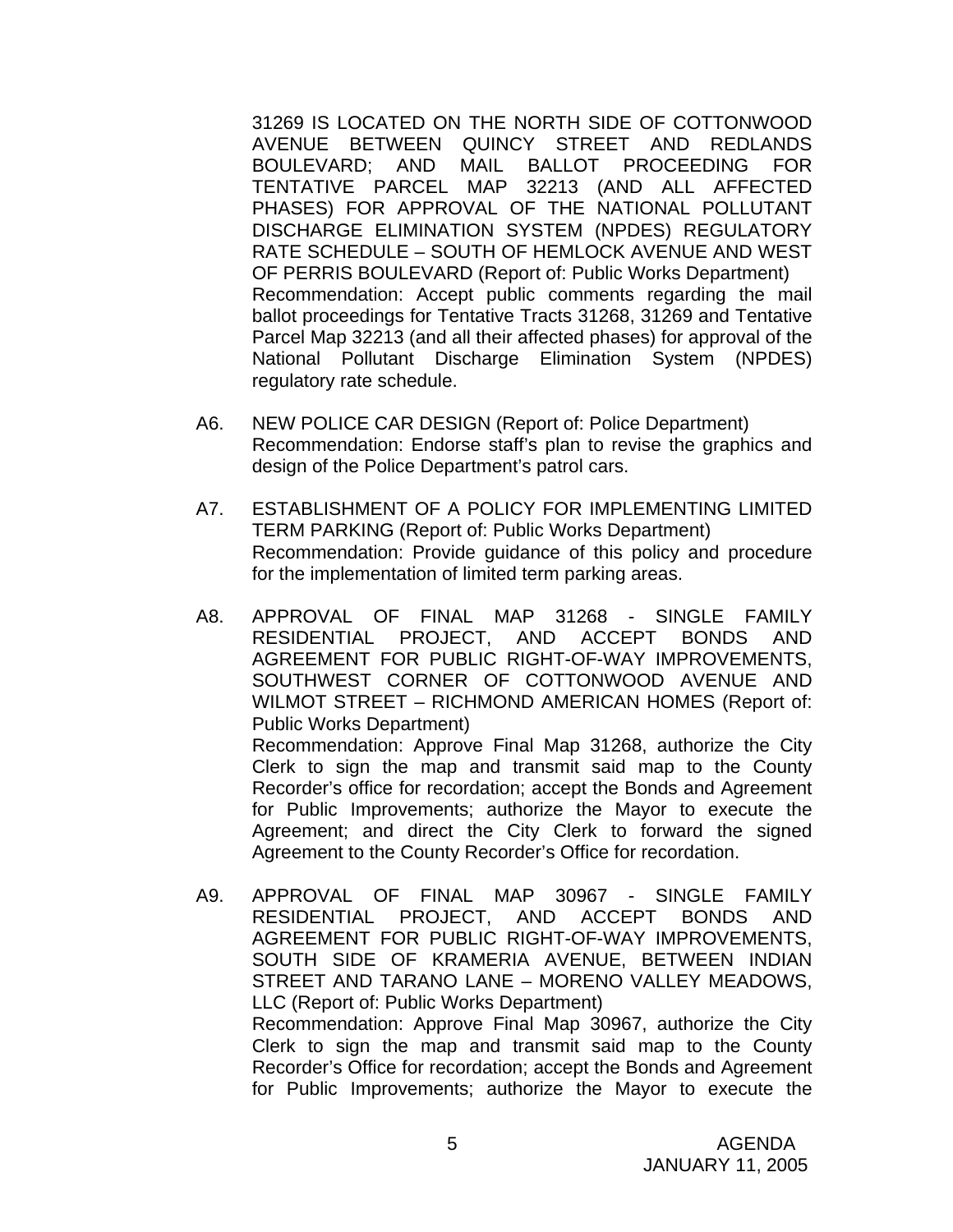Agreement; and direct the City Clerk to forward the signed Agreement to the County Recorder's Office for recordation.

A10. CITY-WIDE LANDSCAPE STANDARDS (PA04-0089) (Report of: Community and Economic Development Department) Recommendation: Approve Resolution No. 2005-02, recognizing that the activity qualifies as an exemption from the California Environmental Quality Act (CEQA) Guidelines as provided for in Section 15061, and approve the City's landscape standards.

#### Resolution No. 2005-02

A Resolution of the City Council of the City of Moreno Valley, California, Approving the City-Wide Landscape Standards Identifying Landscape Standards Consistent with Requirements Identified in Chapter 9.17 of the Municipal Code for Property Throughout the City of Moreno Valley

A11. PA02-0041 - BOX SPRINGS APARTMENTS - APPROVAL OF RESOLUTION NO. 2005-03, SUMMARY VACATION OF PUBLIC RIGHT-OF-WAY AND RESOLUTION NO. 2005-04, SUMMARY VACATION OF PUBLIC SERVICE EASEMENTS, NORTHEAST CORNER OF BOX SPRINGS ROAD AND MORTON ROAD, SUBDIVIDER - MORENO APARTMENTS I, L.P. (Report of: Public Works Department)

 Recommendation: Approve and adopt Resolution No. 2005-03, summarily vacating a portion of the public right-of-way easement located at the northeast corner of Box Springs Road and Morton Road for PA02-0041; approve and adopt Resolution No. 2005-04, summarily vacating public service easements located on the east side of Morton Road north of Box Springs Road for PA02-0041; and direct the City Clerk to certify said resolutions and transmit a copy of the resolutions to the County Recorder's office for recording.

#### Resolution No. 2005-03

 A Resolution of the City Council of the City of Moreno Valley, California, Ordering the Summary Vacation of a Portion of Box Springs Road and Morton Road

#### Resolution No. 2005-04

A Resolution of the City Council of the City of Moreno Valley, California, Ordering the Summary Vacation of Slope and Drainage Easements on the East Side of Morton Road North of Box Springs Road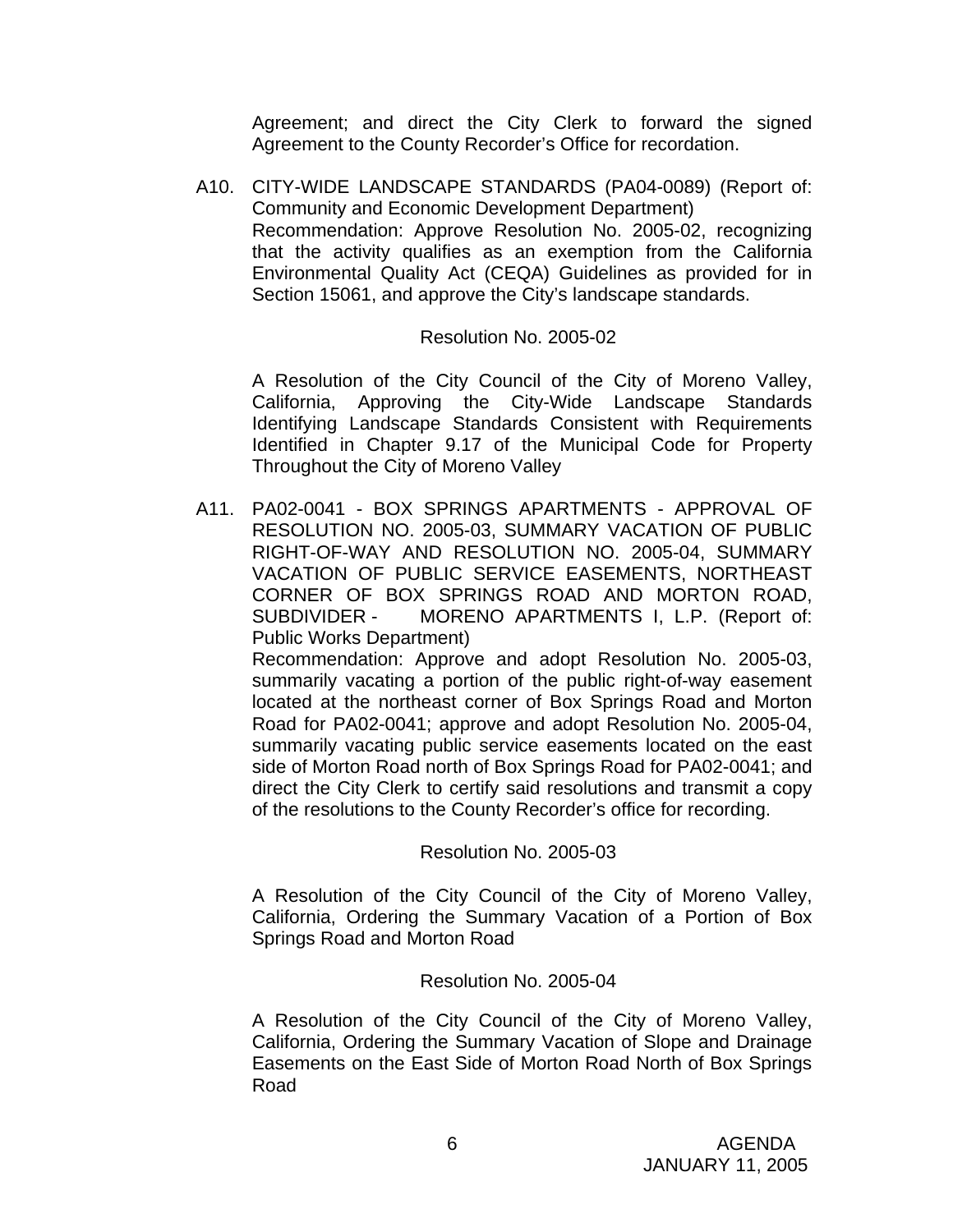A12. RESOLUTION NO. 2005-05, APPROVE AND AUTHORIZE EXECUTION OF PROGRAM SUPPLEMENT AGREEMENT NO. M018, TO THE ADMINISTERING AGENCY-STATE AGREEMENT FOR FEDERAL-AID PROJECT NO. 08-5441 FOR THE BIKEWAY RIGHT-OF-WAY ACQUISITION ALONG THE CALIFORNIA AQUEDUCT PIPELINE SOUTHEASTERLY FROM PAN-AM BOULEVARD TO GRAHAM STREET AND FROM HEACOCK STREET TO JOHN F. KENNEDY DRIVE, PROJECT NOS. 98- 92942 AND 02-46165321(Report of: Public Works Department) Recommendation: Adopt Resolution No. 2005-05, and approve Program Supplement Agreement No. M018, to the Administering Agency-State Agreement for Federal-Aid Project No. 08-5441 for the bikeway right-of-way acquisition along the California Aqueduct pipeline southeasterly from Pan-Am Boulevard to Graham Street and from Heacock Street to John F. Kennedy Drive; and authorize the Mayor to execute Program Supplement No. M018.

#### Resolution No. 2005-05

A Resolution of the City Council of the City of Moreno Valley Approving and Authorizing Execution of Program Supplement Agreement No. M018, to the Administering Agency-State Agreement for Federal-Aid Project No. 08-5441 for the Bikeway Right-of-Way Acquisition Along the California Aqueduct Pipeline Southeasterly from Pan-Am Boulevard to Graham Street and from Heacock Street to John F. Kennedy Drive

A13. TRACT 31128 - APPROVAL OF COOPERATIVE AGREEMENT FOR MORENO MASTER DRAINAGE PLAN LINE H-9, BETWEEN THE RIVERSIDE COUNTY FLOOD CONTROL AND WATER CONSERVATION DISTRICT, CITY OF MORENO VALLEY, AND WESTERN PACIFIC HOUSING, INC., SOUTHWEST CORNER OF CACTUS AVENUE AND OLIVER STREET - SUBDIVIDER – WESTERN PACIFIC HOUSING, INC. (Report of: Public Works Department)

 Recommendation: Approve the Cooperative Agreement between the Riverside County Flood Control and Water Conservation District, City of Moreno Valley, and Western Pacific Housing, Inc. for the Moreno Master Drainage Plan Line H-9; authorize the Mayor to execute the agreement; and direct the City Clerk to forward the signed agreement to the Riverside County Flood Control and Water Conservation District.

A14. PARCEL MAP 22701 – AMENDMENT TO AGREEMENT FOR PUBLIC IMPROVEMENTS TO LASSELLE STREET (TIME EXTENSION), LASSELLE STREET, YANEZ TRAIL ROAD TO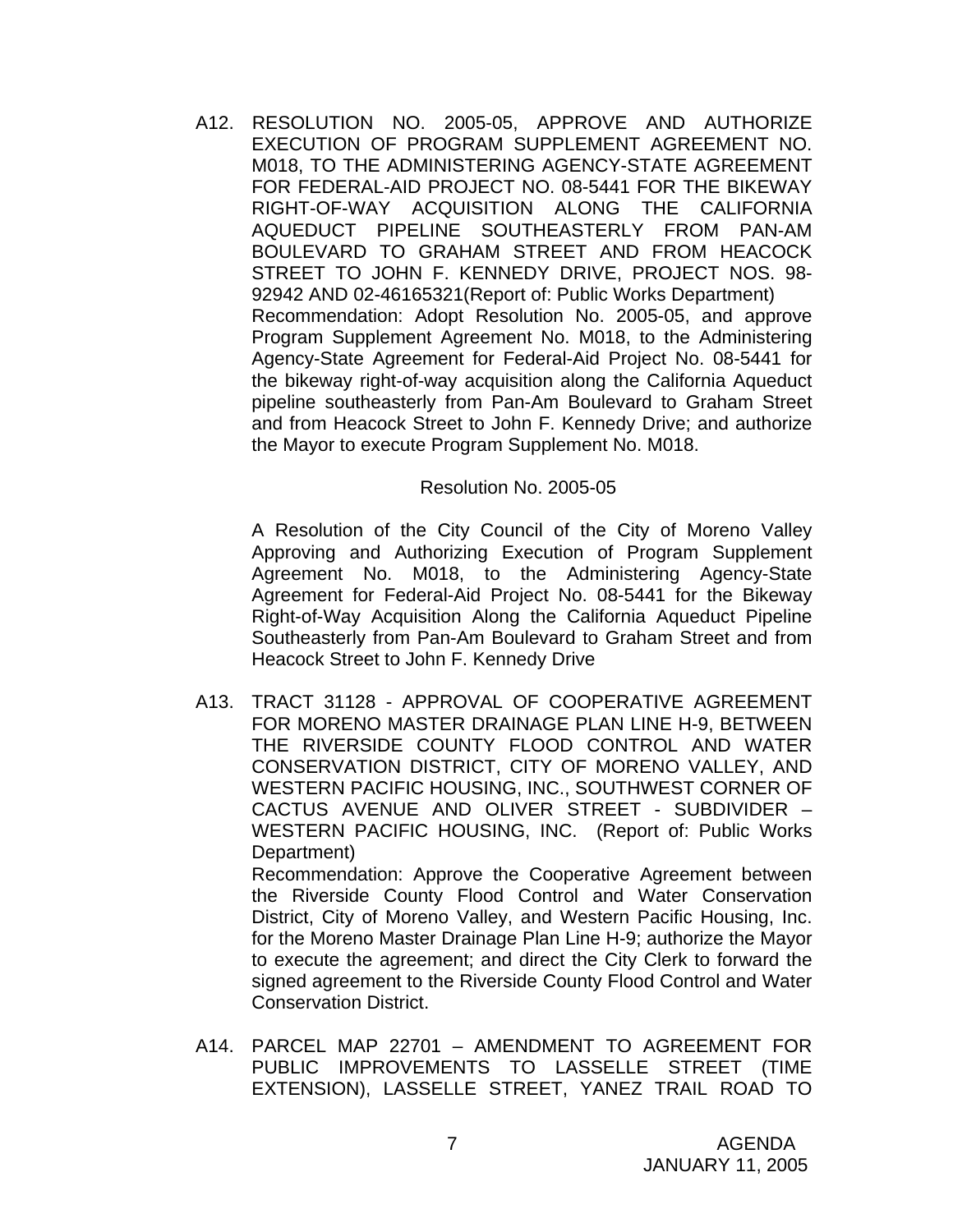SOUTH CITY LIMITS - SUBDIVIDER - EMPIRE LAND, LLC (Report of: Public Works Department) Recommendation: Authorize the Mayor to execute the Amendment to Agreement for Public Improvements for Parcel Map 22701; and direct the City Clerk to forward the completed Amendment to Agreement for Public Improvements to the County Recorder's Office for recordation.

- A15. MORENO VALLEY RANCH SPECIFIC PLAN 193 REDUCE FAITHFUL PERFORMANCE AND MATERIAL & LABOR BONDS FOR LANDSCAPE & IRRIGATION IMPROVEMENTS FOR PLANNING AREA 50, IRIS AVENUE FRONTAGE, SOUTH SIDE OF IRIS AVENUE, EAST OF LASSELLE STREET - SUBDIVIDER - MCKENZIE VISTA L.P (Report of: Public Works Department) Recommendation: Approve a \$128,290 reduction to the Faithful Performance Bond and a \$64,145 reduction to the Material and Labor Bond for landscape & irrigation improvements for Planning Area 50; and instruct the City Engineer to prepare a letter to the surety company reducing the landscape & irrigation bonds.
- A16. SUMMARY OF 2004 STATUTES (Report of: Assistant City Manager) Recommendation: Receive and file the informational report.
- A17. RESOLUTION NO. 2005-06, THEREBY APPROVING THE PROPOSED STREET IMPROVEMENT PROJECTS, CERTIFYING THE AVAILABILITY OF MATCHING FUNDS FOR THE SURFACE TRANSPORTATION PROGRAM (Report of: Public Works Department)

 Recommendation: Adopt Resolution No. 2005-06, thereby approving the proposed street improvement projects, certifying the availability of matching funds for the Surface Transportation Program; authorize the Mayor to sign the Resolution; and authorize staff to submit Surface Transportation Program project applications to Riverside County Transportation Commission.

#### Resolution No. 2005-06

 A Resolution of the City Council of the City of Moreno Valley, California, Adopting Certification of Available Matching Funds for the Surface Transportation Program

A18. SECOND READING AND ADOPTION - ORDINANCE NO. 678 (RECEIVED FIRST READING AND INTRODUCTION DECEMBER 14, 2004 ON A 5-0 VOTE) (Report of: Public Works Department) Recommendation: Adopt Ordinance No. 678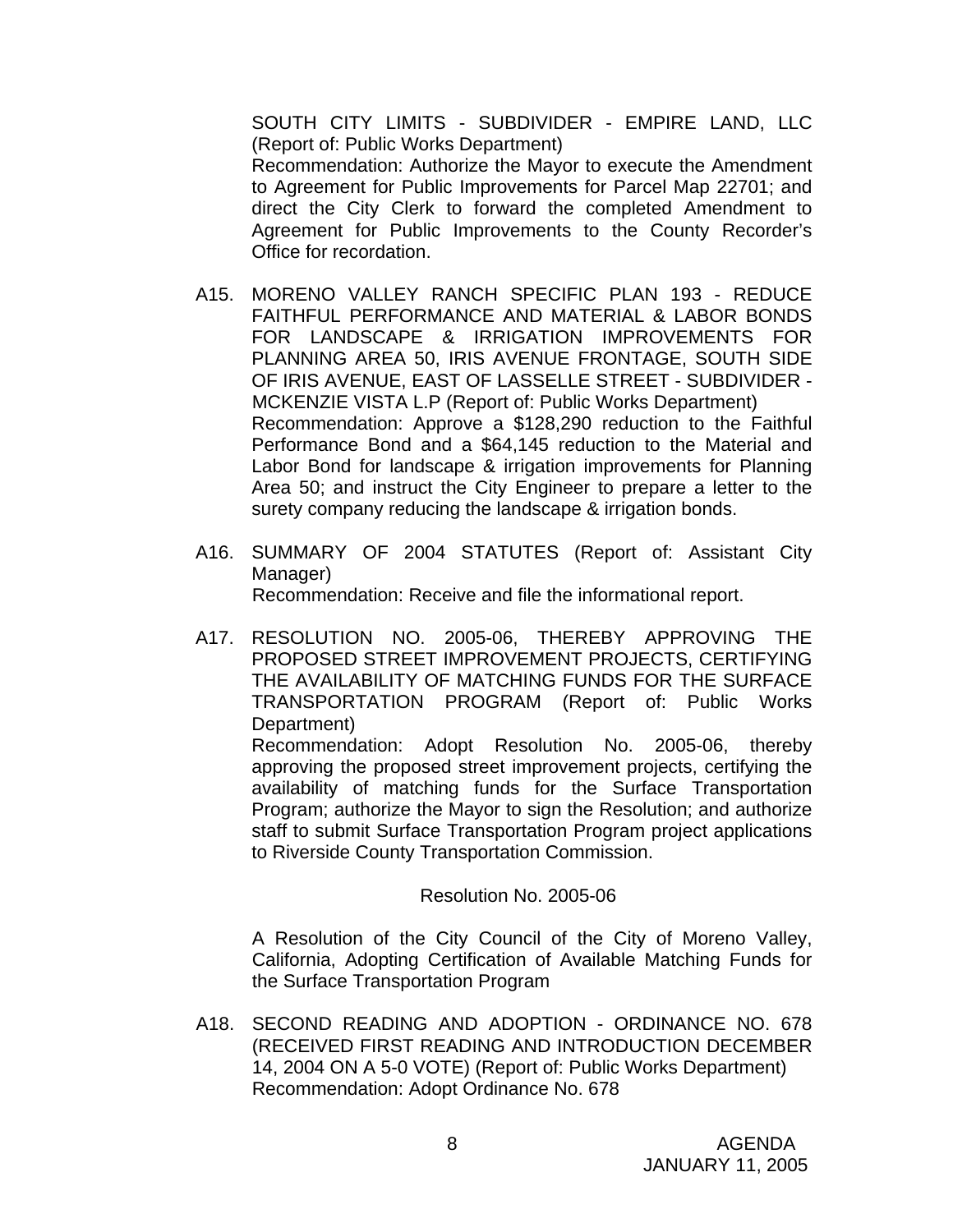#### Ordinance No. 678

An Ordinance of the City Council of the City of Moreno Valley, California, Amending Subsections 3.44.040A and 3.44.060B of Chapter 3.44 of Title 3 of the City of Moreno Valley Municipal Code Related to Fees Established by the Transportation Uniform Mitigation Fee (TUMF) Program

A19. SECOND READING AND ADOPTION - ORDINANCE 679 (RECEIVED FIRST READING AND INTRODUCTION DECEMBER 14, 2004 ON A 5-0 VOTE) (Report of: Community and Economic Development Department) Recommendation: Adopt Ordinance No. 679

#### Ordinance No. 679

 An Ordinance of the City Council of the City of Moreno Valley, California, Approving P03-136 for a Specific Plan Amendment (No. 5) to the Towngate Specific Plan (No. 200), to Modify Land Use Designation for a 28.56-Acre Portion of Land Within Planning Unit No. 7 from HMO (Hospital Medical Office) to CC (Community Commercial) and OC (Office Commercial)

A20. SECOND READING AND ADOPTION - ORDINANCE NO. 680 (RECEIVED FIRST READING AND INTRODUCTION DECEMBER 14, 2004 ON A 5-0 VOTE) (Report of: Community and Economic Development Department) Recommendation: Adopt Ordinance No. 680.

#### Ordinance No. 680

An Ordinance of the City Council of the City of Moreno Valley, California, Approving PA04-0026 (Zone Change) to Change the Land Use from Office to R20 for Approximately 5 Acres on Assessor's Parcel Number 484-242-016 Located at the Southeast Corner of Perris Boulevard and Delphinium Avenue.

A21. SECOND READING AND ADOPTION - ORDINANCE NO. 681 (RECEIVED FIRST READING AND INTRODUCTION DECEMBER 14, 2004 ON A 5-0 VOTE) (Report of: Community and Economic Development Department) Recommendation: Adopt Ordinance No. 681.

> 9 AGENDA JANUARY 11, 2005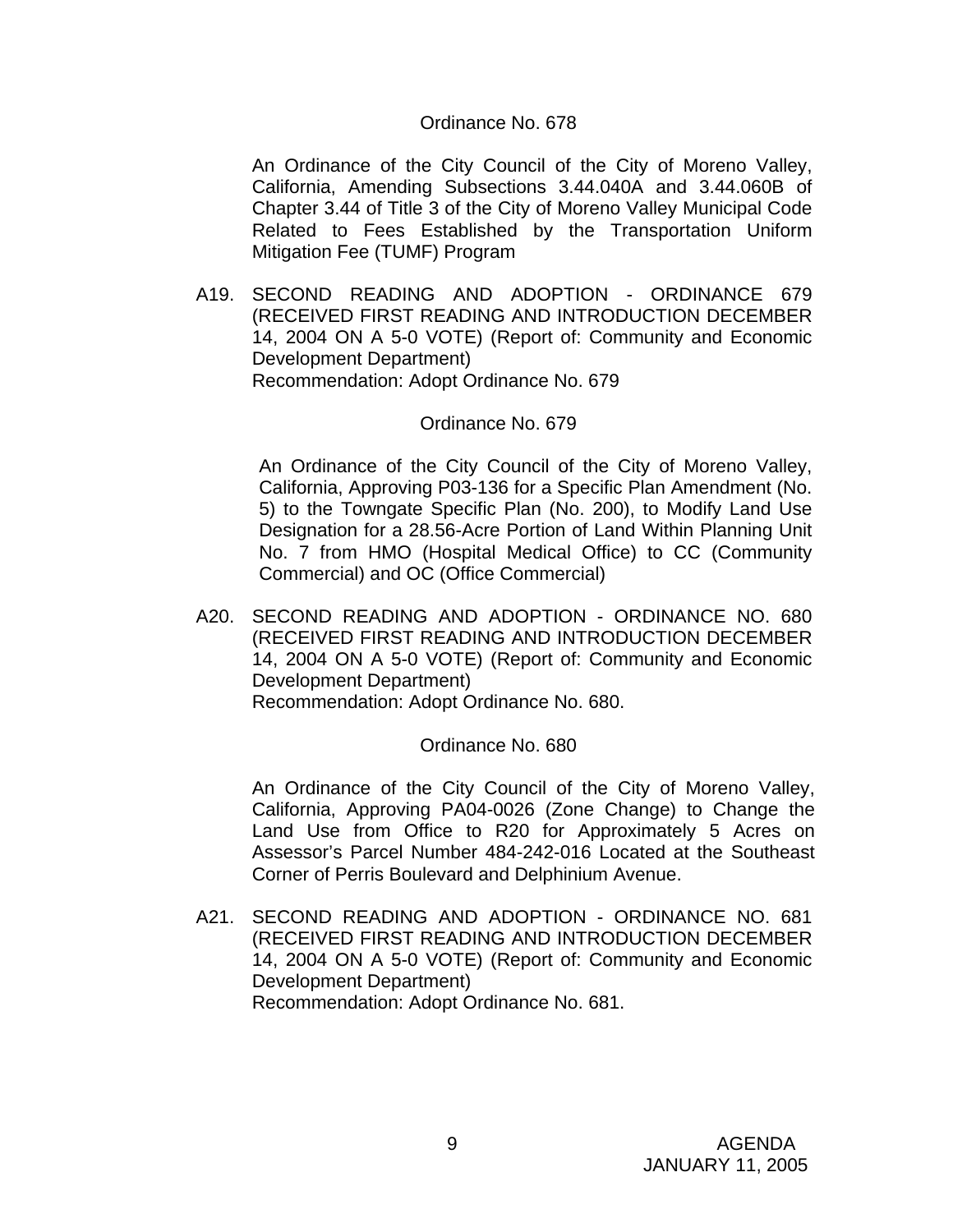#### Ordinance No. 681

An Ordinance of the City Council of the City of Moreno Valley, California, Approving PA04-0039 (Zone Change) to Change the Land Use from Planned Residential to R5 for 8.77-Net Acres on Assessor's Parcel Number 486-240-010 Located on the East Side of Oliver Street and Approximately 600-Feet South of Alessandro Boulevard and 17.25-Net Acres on Assessor's Parcel Numbers 486-260-005 and -009 Located at the Southwest Corner of Alessandro Boulevard and Oliver Street.

- A22. NOTICE OF COMPLETION AND ACCEPTANCE OF THE FISCAL YEAR 2002/2003 ANNUAL SLURRY SEAL PROGRAM, PROJECT NO. 02-12584830 (Report of: Public Works Department) Recommendation: Ratify Contract Change Order Nos. 1 and 2 (Disputed-Final); accept the work as complete for the Fiscal Year 2002/2003 Annual Slurry Seal Program constructed by Bond Black Top, Inc., 1147 Atlantic Street, Union City, CA 94587; direct the City Clerk to record the Notice of Completion within ten (10) calendar days at the office of the County Recorder of Riverside County, as required by Section 3093 of the California Civil Code; authorize the Director of Finance to release the retention to Bond Black Top, Inc. by January 12, 2005, as required by Section 7107 of the Public Contract Code; authorize the Finance Director to increase Purchase Order No. 27054 in the amount of \$11,768.60 (1% above contingency) to cover the balance above the approved Purchase Order amount; and accept the improvements into the City's maintained road system.
- A23. APPROVAL OF FINAL MAP 30924 SINGLE FAMILY RESIDENTIAL PROJECT, AND ACCEPT BONDS & AGREEMENT FOR PUBLIC RIGHT-OF-WAY IMPROVEMENTS, NORTH OF FIR AVENUE, SOUTH SIDE OF STATE ROUTE 60, AND WEST OF MORRISON STREET - SUBDIVIDER - TRACT 29860, LLC, 10370 TRADEMARK STREET, RANCHO CUCAMONGA, CA 91730 (Report of: Public Works Department) Recommendation: Approve Final Map 30924, authorize the City Clerk to sign the map and transmit said map to the County Recorder's Office for recordation; accept the Bonds and Agreement for Public Improvements; authorize the Mayor to execute the Agreement; and direct the City Clerk to forward the signed

Agreement to the County Recorder's Office for recordation.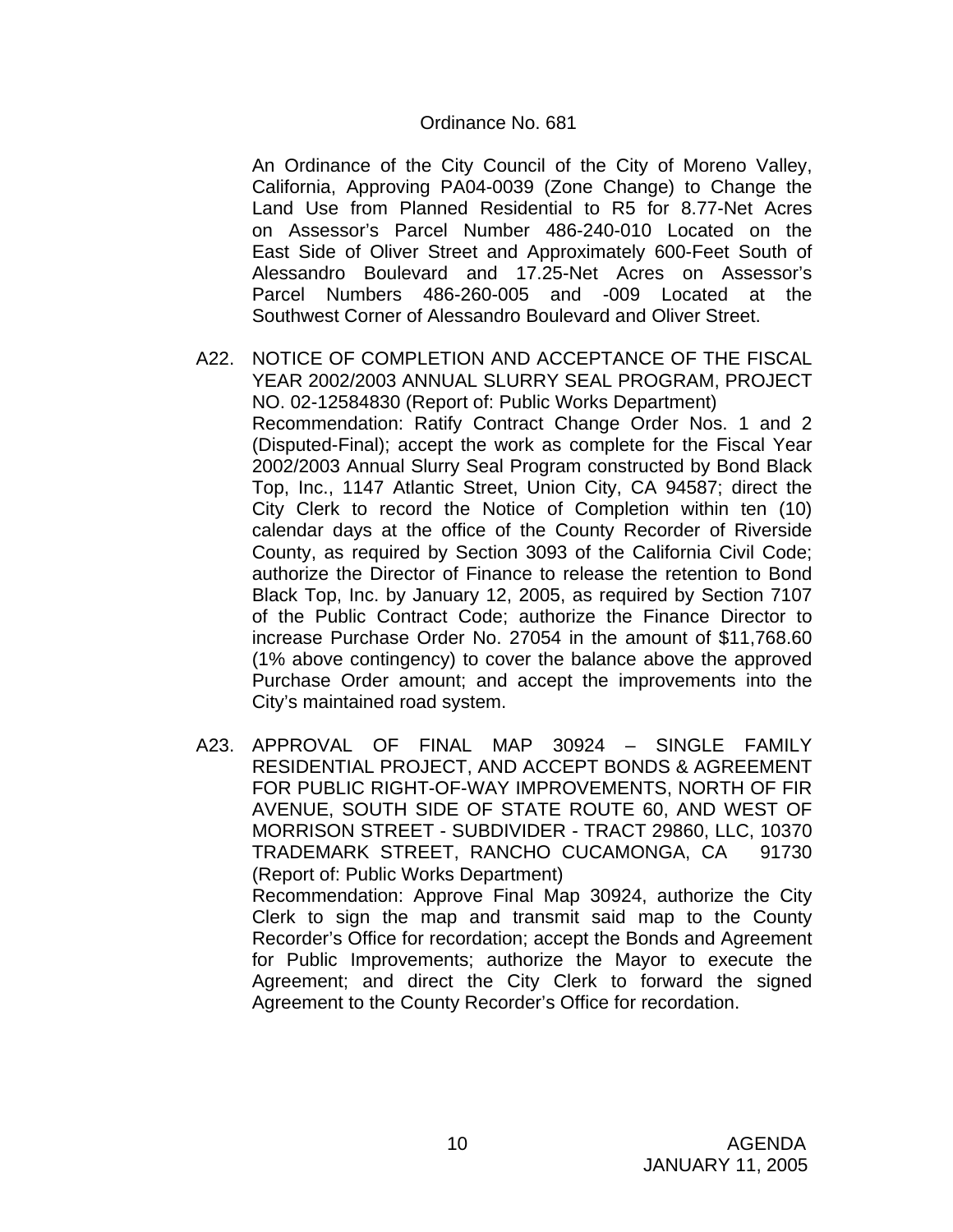A24. APPROVAL OF A STANDARD MORENO VALLEY UTILITIES ENERGY INCENTIVE AGREEMENT (Report of: Public Works Department) Recommendation: That the City Council:

1. Adopt Resolution No. 2005-07 establishing a Standard Moreno Valley Utilities Energy Incentive Agreement to provide incentives for energy efficiency; and

2. Authorize the City Manager to execute the Moreno Valley Utilities Energy Incentive Agreements with qualified developers.

#### Resolution No. 2005-07

A Resolution of the City Council of the City of Moreno Valley, California, Approving the "Moreno Valley Utilities Energy Agreement" as a Standard Energy Incentive Agreement

A25. TRACT 31149 - ACCEPT SUBORDINATION AGREEMENT TO THE AGREEMENT FOR PUBLIC IMPROVEMENTS, WEST SIDE OF KITCHING STREET AND NORTH OF FRAN LOU DRIVE - SUBDIVIDER - JWS ASSOCIATES, LLC, 17921 SHOREHAM LANE, HUNTINGTON BEACH, CA 92649 (Report of: Public Works Department)

 Recommendation Approve the Subordination Agreement to the Agreement for Public Improvements for Tract 31149; authorize the Mayor to execute the agreement; and direct the City Clerk to forward the signed agreement to the County Recorder's Office for recordation.

A26. AGREEMENT FOR THE CONVEYANCE OF 3.59 ACRES OF A PORTION OF ASSESSOR PARCEL NO. 477-120-001 FOR THE CONSTRUCTION OF FIRE STATION NO. 58, PROJECT NO. 05- 43472523 (Report of: Public Works Department) Recommendation: Authorize the Mayor to execute the Agreement for Conveyance of Real Property for 3.59 acres, a portion of Assessor Parcel No. 477-120-001, for the construction of Fire Station No. 58; authorize the Mayor to execute the escrow instructions and other documents as may be necessary to purchase and convey title of 3.59 acres, a portion of Assessor Parcel No. 477-120-001; authorize the Finance Director to wire transfer funds necessary to complete the purchase and conveyance of title for 3.59 acres, a portion of Assessor Parcel No. 477-120-001; and direct the City Clerk to certify the acceptance of the grant deed and place certificate of acceptance in escrow with the original grant deed for recordation when the escrow is complete.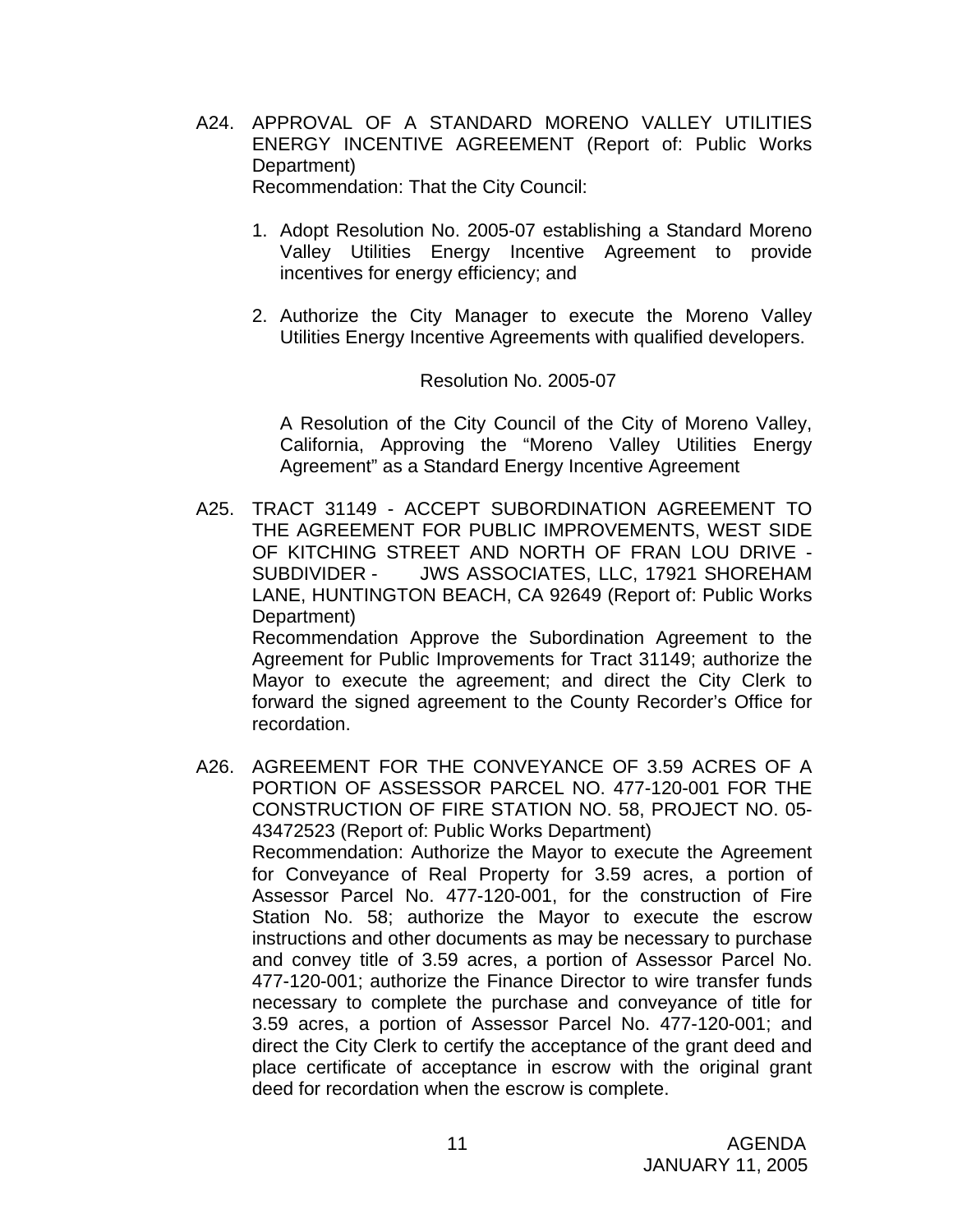## **B. CONSENT CALENDAR** - **COMMUNITY SERVICES DISTRICT**

- B1. ORDINANCES FIRST READING BY TITLE ONLY Recommendation: Waive reading of all Ordinance Introductions and read by title only.
- B2. MINUTES SPECIAL MEETING OF DECEMBER 7, 2004 (Report of: City Clerk's Department) Recommendation: Approve as submitted.
- B3. MINUTES REGULAR MEETING OF DECEMBER 14, 2004 (Report of: City Clerk's Department) Recommendation: Approve as submitted
- B4. MAIL BALLOT PROCEEDING FOR TENTATIVE TRACTS 31268 AND 31269 (AND ALL THEIR AFFECTED PHASES) FOR: 1) INCLUSION INTO COMMUNITY SERVICES DISTRICT (CSD) ZONE B (RESIDENTIAL STREET LIGHTING), CSD ZONE D (PARKWAY LANDSCAPE MAINTENANCE), AND APPROVAL OF THE CSD PARCEL CHARGES (Report of: Public Works Department) Recommendation: Accept public comments regarding the mail

ballot proceedings for Tentative Tracts 31268 and 31269 (and all their affected phases) for inclusion into CSD Zone B (Residential Street Lighting), CSD Zone D (Parkway Landscape Maintenance), and approval of the annual charges.

## **C. CONSENT CALENDAR** - **COMMUNITY REDEVELOPMENT AGENCY**

- C1. ORDINANCES FIRST READING BY TITLE ONLY Recommendation: Waive reading of all Ordinance Introductions and read by title only.
- C2. MINUTES SPECIAL MEETING OF DECEMBER 7, 2004 (Report of: City Clerk's Department) Recommendation: Approve as submitted.
- C3. MINUTES REGULAR MEETING OF DECEMBER 14, 2004 (Report of: City Clerk's Department) Recommendation: Approve as submitted
- C4. ACCEPTANCE OF THE REDEVELOPMENT AGENCY'S FISCAL YEAR 2003-2004 ANNUAL REPORT TO THE STATE CONTROLLER AND RESOLUTION FOR THE LOW AND MODERATE INCOME HOUSING FUND (Report of: Community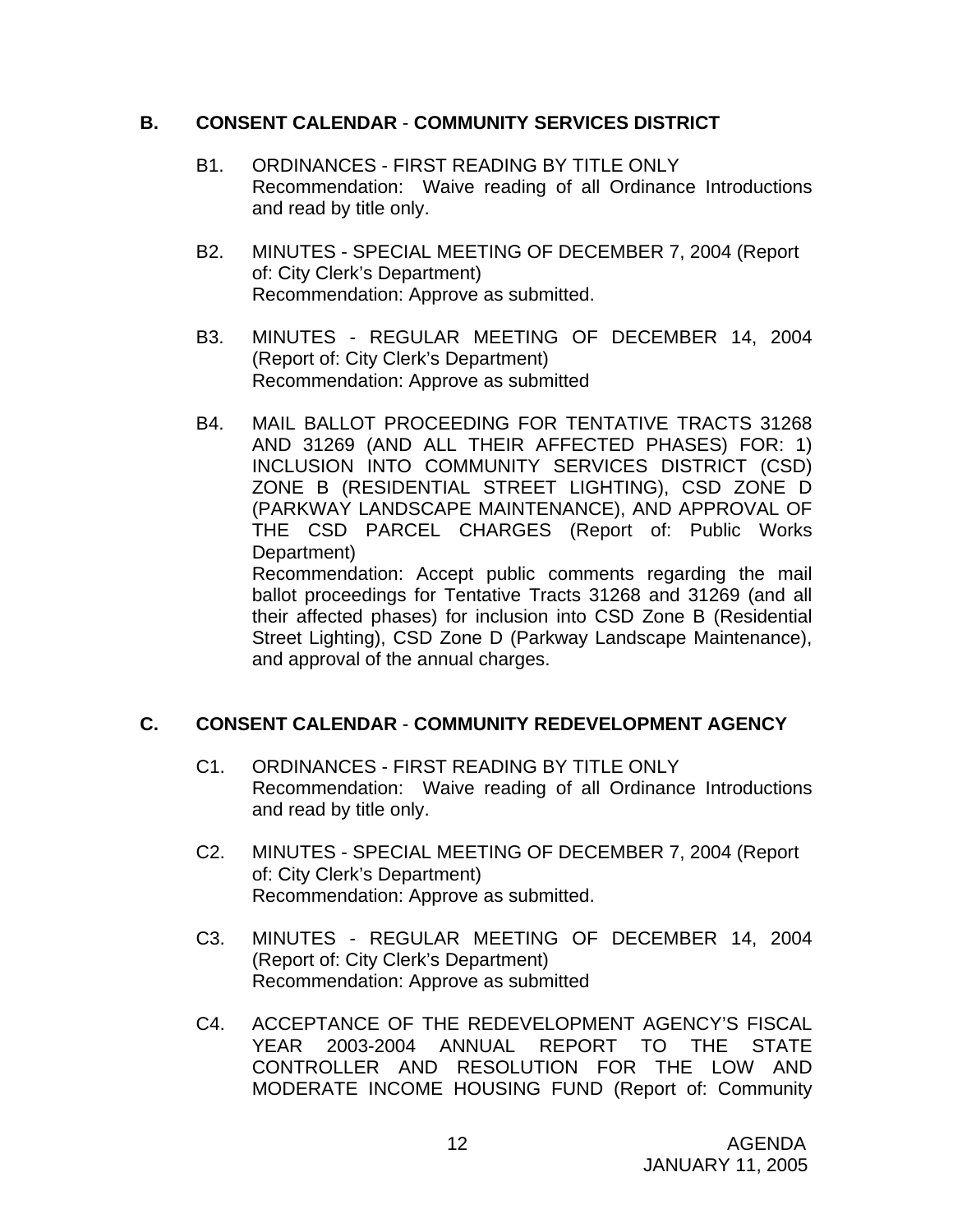and Economic Development Department)

Recommendation: Accept the Redevelopment Agency's Annual Report for fiscal year 2003-2004 and ratify its submittal to the California State Controller and adopt Resolution No. 2005-01, verifying the establishment and appropriate use of the Low and Moderate Income Housing Fund in accordance with Section 33334.3(d) of the Health and Safety Code.

Resolution No. RDA 2005-01

A Resolution of the Community Redevelopment Agency of the City of Moreno Valley Verifying the Establishment and Appropriate Use of the Low and Moderate Income Housing Fund Pursuant to California Health and Safety Code 33334.3(d) for Fiscal Year 2003- 2004

## **D. CONSENT CALENDAR** - **BOARD OF LIBRARY TRUSTEES**

- D1. ORDINANCES FIRST READING BY TITLE ONLY Recommendation: Waive reading of all Ordinance Introductions and read by title only.
- D2. MINUTES SPECIAL MEETING OF DECEMBER 7, 2004 (Report of: City Clerk's Department) Recommendation: Approve as submitted.
- D3. MINUTES REGULAR MEETING OF DECEMBER 14, 2004 (Report of: City Clerk's Department) Recommendation: Approve as submitted

## **E. PUBLIC HEARINGS**

Questions or comments from the public on a Public Hearing matter are limited to five minutes per individual and must pertain to the subject under consideration.

 Those wishing to speak should complete and submit a GOLDENROD speaker slip to the Bailiff.

E1. MAIL BALLOT PROCEEDING FOR TENTATIVE TRACT 31284 (AND ALL AFFECTED PHASES) FOR: 1) INCLUSION INTO COMMUNITY SERVICES DISTRICT (CSD) ZONE B (RESIDENTIAL STREET LIGHTING), 2) INCLUSION INTO CSD ZONE D (PARKWAY LANDSCAPE MAINTENANCE) AND 3) APPROVAL OF THE NATIONAL POLLUTANT DISCHARGE ELIMINATION SYSTEM (NPDES) REGULATORY RATE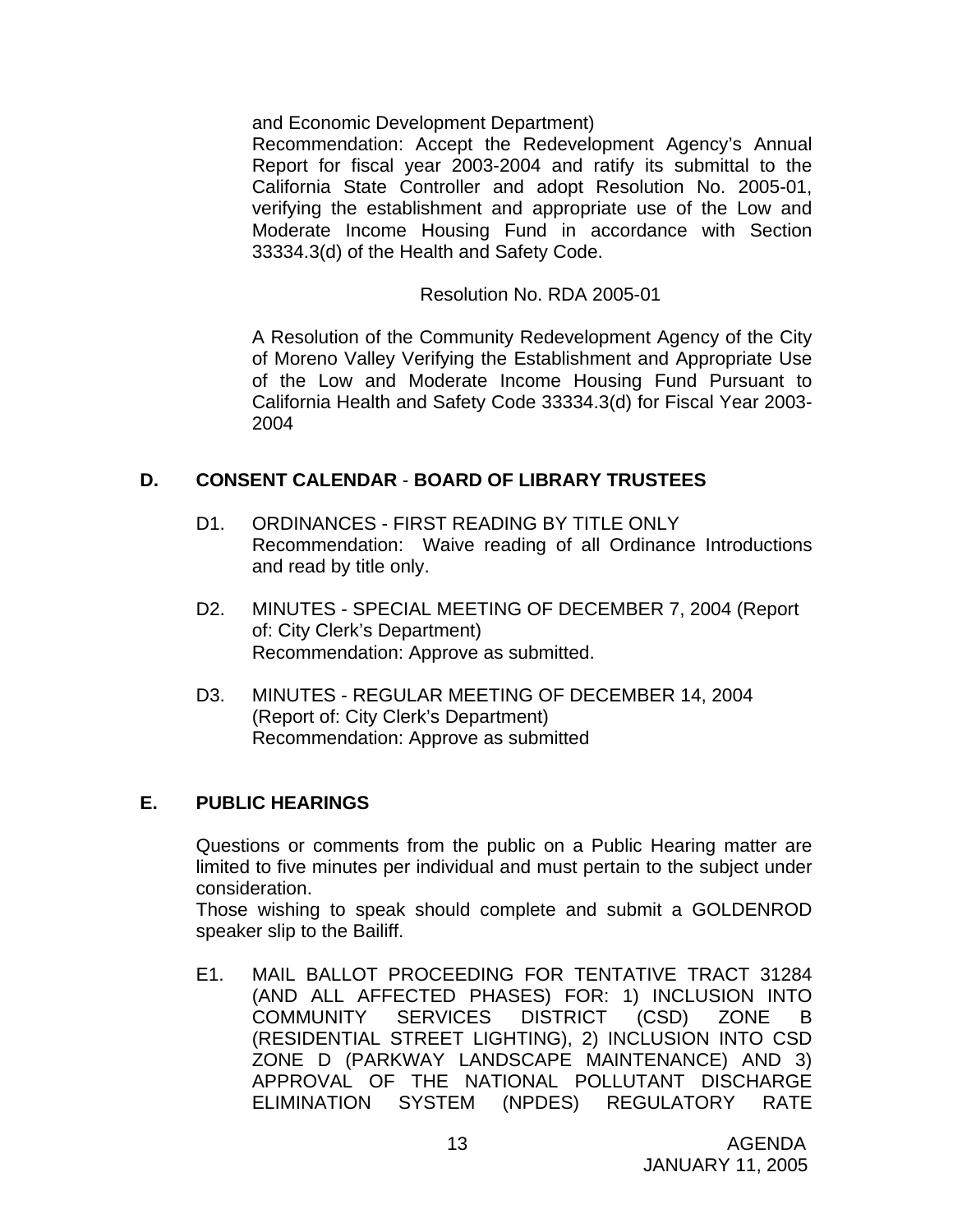SCHEDULE – WEST SIDE OF QUINCY STREET BETWEEN BAY STREET AND COTTONWOOD AVENUE AND SOUTH SIDE OF BAY AVENUE BETWEEN MORENO VALLEY DRIVE AND QUINCY STREET; AND MAIL BALLOT PROCEEDING FOR TENTATIVE PARCEL MAP 32469 (AND ALL AFFECTED PHASES) FOR APPROVAL OF THE NATIONAL POLLUTANT DISCHARGE ELIMINATION SYSTEM (NPDES) REGULATORY RATE SCHEDULE - SOUTH OF IRIS AVENUE AND WEST OF LASSELLE STREET; AND MAIL BALLOT PROCEEDING FOR COMMUNITY SERVICES DISTRICT ZONE M COMMERCIAL/INDUSTRIAL IMPROVED MEDIAN MAINTENANCE). TENTATIVE PARCEL MAP 31034, APN 312- 270-011 – NORTH OF GLOBE STREET BETWEEN OLEANDER AVENUE AND PERRIS BOULEVARD (Report of: Public Works Department)

 Recommendation: That the City Council and the Board of Directors of the Moreno Valley Community Services District (CSD), after conducting the public hearing:

- 1. Tabulate the mail ballots for Tentative Tract 31284 (and all affected phases), Tentative Parcel Map 32469 (and all affected phases), Tentative Parcel Map 31034, APN 312-270-011, and for each described service;
- 2. Verify and accept the results of the mail ballot proceedings as identified on the Official Tally Sheet and Assessor Parcel Number (APN) listing;
- 3. Receive and file with the City Clerk's Office the accepted Official Tally Sheet and APN listing; and
- 4. If approved, authorize and impose the applicable CSD Zones B, D and M charges and the NPDES regulatory rate to the tentative tracts participating in each identified program.
- E2. CDBG AND HOME PROGRAM OBJECTIVES AND POLICIES FOR PROGRAM YEAR 2005/06 (Report of: Community and Economic Development Department) Recommendation: That the City Council:
	- 1. Conduct a public hearing to allow the public an opportunity to comment on the needs of low and moderate income residents and the CDBG Target Areas; and
	- 2. Approve CDBG & HOME Program Objectives and Policies for the 2005-2006 Program Year.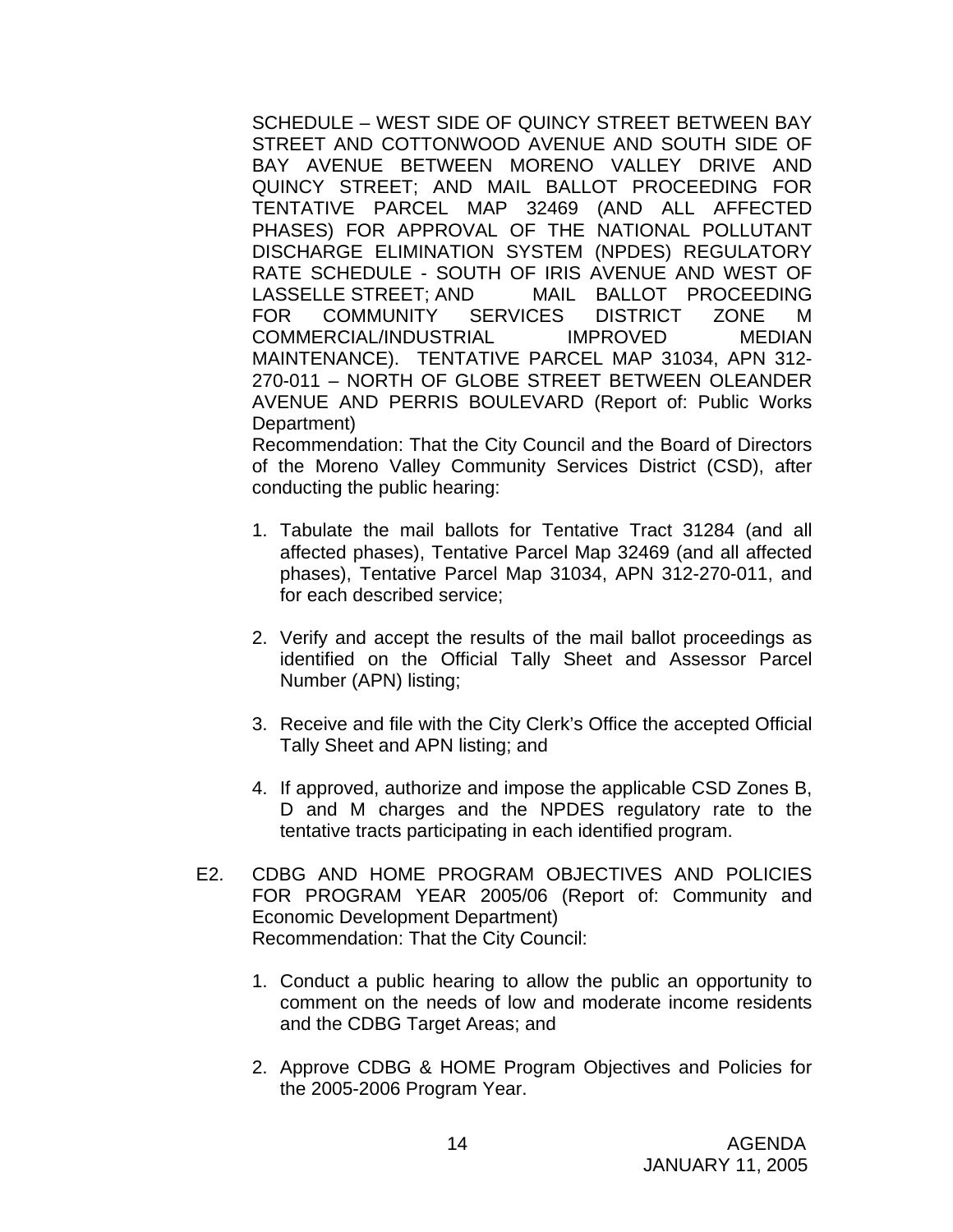## **F. ITEMS REMOVED FROM CONSENT CALENDARS FOR DISCUSSION OR SEPARATE ACTION**

## **G. REPORTS**

- G1. CITY COUNCIL REPORTS ON REGIONAL ACTIVITIES
	- a) Report on March Joint Powers Authority by Mayor Pro Tem **Stewart**
- G2. REVISED 2005 STATE/FEDERAL LEGISLATIVE ADVOCACY PRIORITIES (Report of: Assistant City Manager) Recommendation: That the City Council review and adopt the revised 2005 State/Federal Legislative Advocacy Priorities.
- G3. CITY MANAGER'S REPORT (Informational Oral Presentation not for Council action)

## **H. LEGISLATIVE ACTIONS**

ORDINANCES - 1ST READING AND INTRODUCTION

H1. ORDINANCE NO. CSD 48, AMENDING ORDINANCE NO. CSD 47, ADDING THE MORENO VALLEY CONFERENCE AND RECREATION CENTER FACILITY USE POLICIES AND FEES AND THE GYMNASIUM FEE SCHEDULE (Report of: Parks & Recreation Department) Recommendation: That the Mayor and City Council, acting in their capacity as President and Board of Directors of the Moreno Valley Community Services District, introduce CSD Ordinance No. 48, approving the amendment to CSD Ordinance No. 47 adding the Moreno Valley Conference and Recreation Center Facility Use Policies and Fees and the Gymnasium Fee Schedule (roll call required) effective February 24, 2005.

Ordinance No. CSD 48

An Ordinance of the Moreno Valley Community Services District of the City of Moreno Valley, California, Amending Ordinance No. CSD 47, Adding the Moreno Valley Conference and Recreation Center Facility Use Policies and Fees and Gymnasium Fee **Schedule**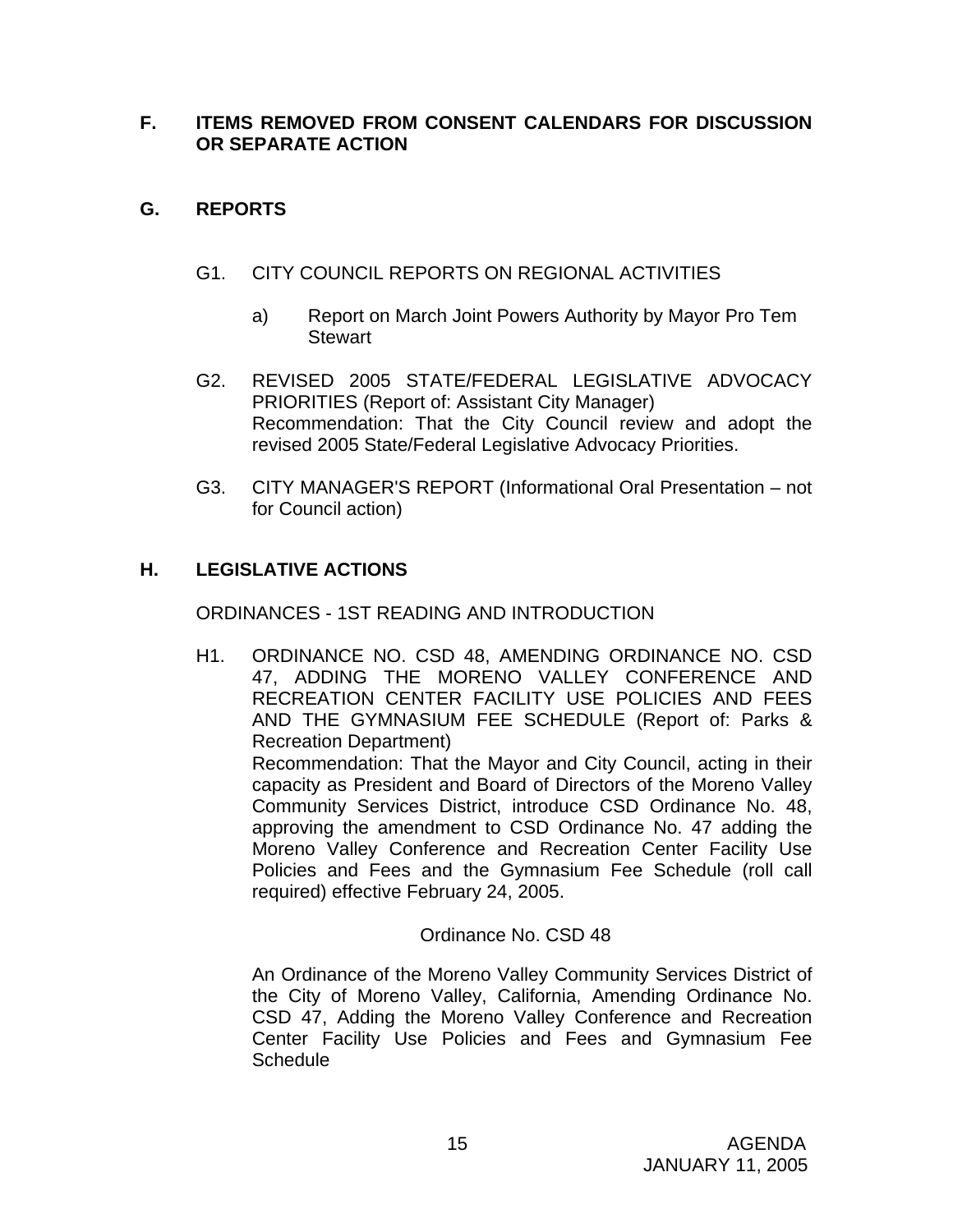## ORDINANCES - URGENCY ORDINANCES - NONE

## RESOLUTIONS – NONE

## PUBLIC COMMENTS **ON ANY SUBJECT NOT ON THE AGENDA** UNDER THE JURISDICTION OF THE CITY COUNCIL

Those wishing to speak should complete and submit a BLUE speaker slip to the Bailiff. There is a three-minute time limit per person. All remarks and questions shall be addressed to the presiding officer or to the City Council and not to any individual Council member, staff member or other person.

## **CLOSING COMMENTS AND/OR REPORTS OF THE CITY COUNCIL, COMMUNITY SERVICES DISTRICT, OR COMMUNITY REDEVELOPMENT AGENCY**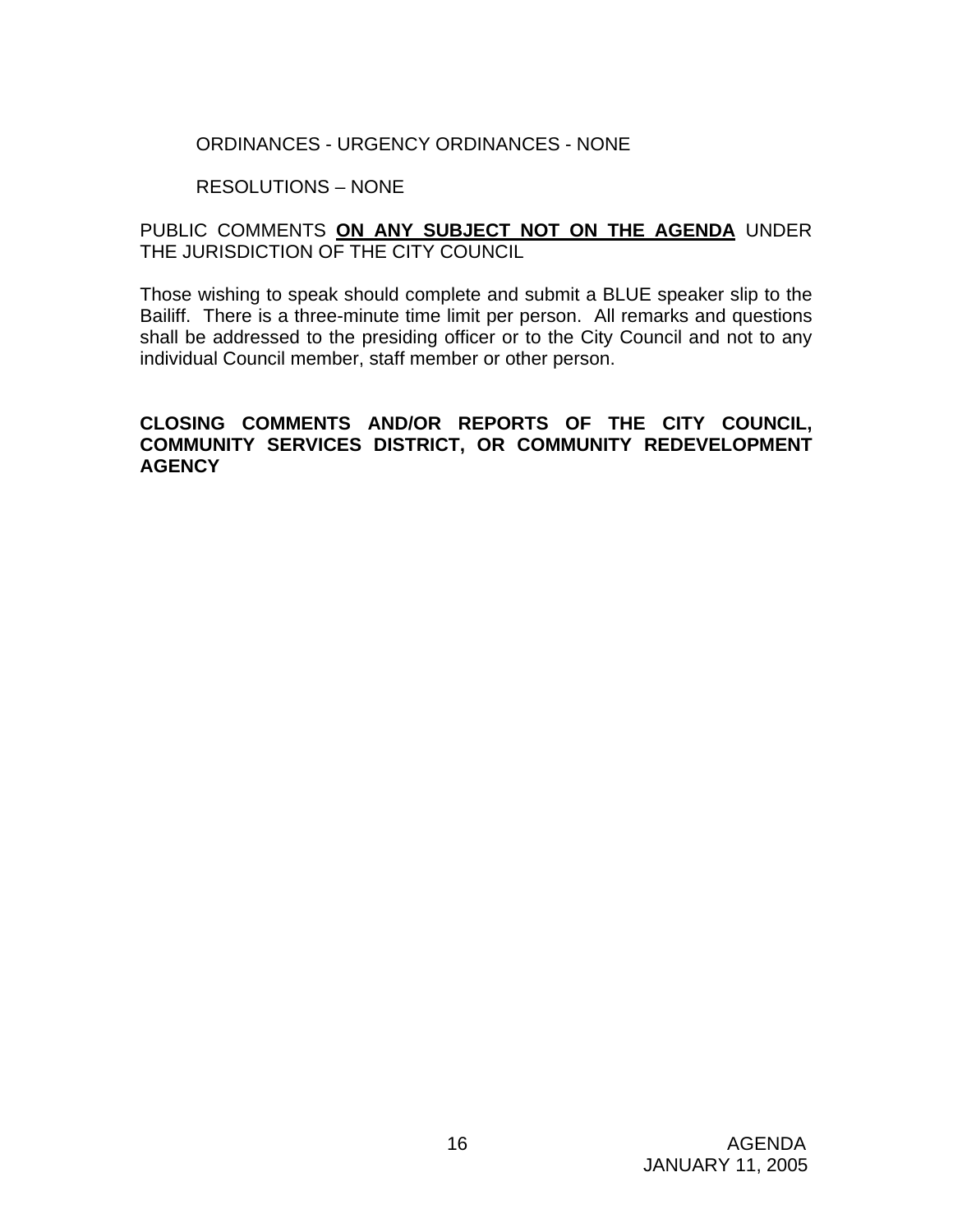## **CLOSED SESSION**

## **PUBLIC COMMENTS ON CLOSED SESSION ITEMS**

A Closed Session of the City Council, Community Services District and Community Redevelopment Agency of the City of Moreno Valley will be held in the Finance Conference Room, Second Floor, City Hall. The City Council will meet in Closed Session to confer with its legal counsel regarding the following matter(s) and any additional matter(s) publicly and orally announced by the City Attorney in the Council Chamber at the time of convening the Closed Session.

#### • **PUBLIC COMMENTS ON MATTERS ON THE CLOSED SESSION AGENDA UNDER THE JURISDICTION OF THE CITY COUNCIL**

There is a three-minute time limit per person. Please complete and submit a BLUE speaker slip to the City Clerk. All remarks and questions shall be addressed to the presiding officer or to the City Council and not to any individual Council member, staff member or other person.

The Closed Session will be held pursuant to Government Code:

- 1) SECTION 54956.9(b)(1) CONFERENCE WITH LEGAL COUNSEL SIGNIFICANT EXPOSURE TO LITIGATION Number of Cases: -2-
- 2) SECTION 54956.9(c) CONFERENCE WITH LEGAL COUNSEL INITIATION OF LITIGATION Number of Cases: -2-
- 3) SECTION 54956.8 REAL ESTATE NEGOTIATIONS PROPERTY **ACQUISITION** 
	- a) City Negotiator: Trent Pulliam

| <b>Assessor's Parcel No:</b> | <b>Owner's Name</b>            |
|------------------------------|--------------------------------|
| 482-383-005                  | <b>Southwest Bank</b>          |
| 482-671-010                  | Dink Properties, Inc.          |
| 482-672-022                  | <b>Sunnymead Joint Venture</b> |
| 296-162-012                  | Regional Properties, Inc.      |
| 296-212-034                  | Regional Properties, Inc.      |
| 296-212-064                  | Regional Properties, Inc.      |
| 296-223-001                  | Regional Properties, Inc.      |
| 296-212-062                  | Regional Properties, Inc.      |
|                              |                                |